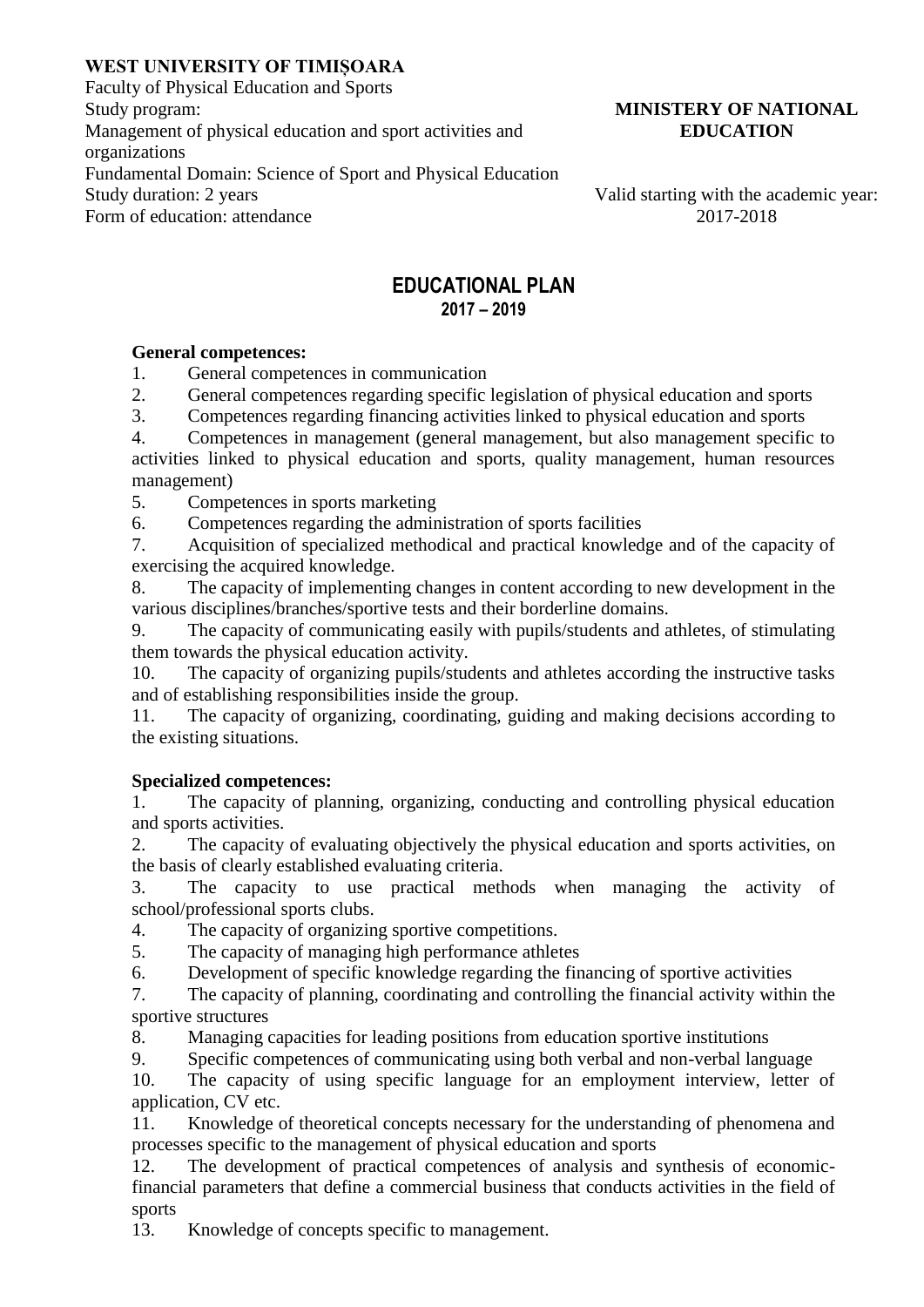## **WEST UNIVERSITY OF TIMIȘOARA**

Faculty of Physical Education and Sports Study program: Management of physical education and sport activities and organizations Fundamental Domain: Science of Sport and Physical Education Study duration: 2 years Valid starting with the academic year:<br>Form of education: attendance 2017-2018 Form of education: attendance

### **MINISTERY OF NATIONAL EDUCATION**

14. Development of specific competent in the field of human resources from sportive organizations

15. Specific competences of developing a private business

16. Specific competences in strategic and operational management

| No.            | No. Of hours<br>Name of dicipline    |                |                         |                |                |                         |                | <b>Verificatio</b> |
|----------------|--------------------------------------|----------------|-------------------------|----------------|----------------|-------------------------|----------------|--------------------|
| crt.           |                                      |                |                         |                |                |                         |                | n form             |
|                | <b>Year I</b>                        | <b>Sem I</b>   |                         |                | <b>Sem II</b>  |                         |                |                    |
|                | $2017 - 2018$                        | 14 weeks       |                         |                | 14 weeks       |                         |                |                    |
|                | <b>Mandatory disciplines</b>         | $\mathbf C$    | S/Lp                    | Crd.           | $\mathbf C$    | S/Lp                    | Crd.           |                    |
| $\mathbf{1}$   | Sport organisation management        | $\overline{2}$ | $\overline{2}$          | 8              |                |                         |                | E1                 |
| $\overline{2}$ | Sport organisation marketing         | $\overline{2}$ | $\overline{2}$          | 8              |                |                         |                | E2                 |
| 3              | Administration of sport organisation | $\overline{2}$ | $\overline{2}$          | $\overline{7}$ |                |                         |                | E1                 |
| $\overline{4}$ | Theory of sport training and         | $\overline{2}$ | $\overline{2}$          | $\overline{7}$ |                |                         |                | E1                 |
|                | competition                          |                |                         |                |                |                         |                |                    |
| 5              | Financing sports activities          |                |                         |                | $\overline{2}$ | $\overline{2}$          | 8              | E2                 |
| 6              | Sport organisation public relations  |                |                         |                | $\overline{2}$ | $\overline{2}$          | 8              | E2                 |
| $\overline{7}$ | Organisational behaivour             |                |                         |                | $\overline{2}$ | $\overline{2}$          | $\overline{7}$ | E2                 |
| 8              | Research management                  |                |                         |                | $\overline{2}$ | $\overline{2}$          | $\overline{7}$ | E1                 |
|                | <b>Total hours</b>                   | 8              | 8                       |                | 8              | 8                       |                |                    |
|                |                                      | 16             |                         | 30             | 16             |                         | 30             |                    |
|                |                                      |                |                         |                |                |                         |                |                    |
|                | Non mandatory disciplines            |                |                         |                |                |                         |                |                    |
| 9              | Sport specialisation 1               | $\overline{2}$ | $\overline{2}$          | 6              |                |                         |                | E1                 |
| 10             | Coach practice                       |                | $\overline{2}$          | 6              |                | $\overline{2}$          | 6              | C1, C2             |
| 11             | Sport specialisation 2               |                |                         |                | $\overline{2}$ | $\overline{2}$          | 6              | E2                 |
|                | <b>Total hours</b>                   | $\overline{2}$ | $\overline{\mathbf{4}}$ |                | $\overline{2}$ | $\overline{\mathbf{4}}$ |                |                    |
|                |                                      | 6              |                         | 12             | 6              |                         | 12             | 12                 |